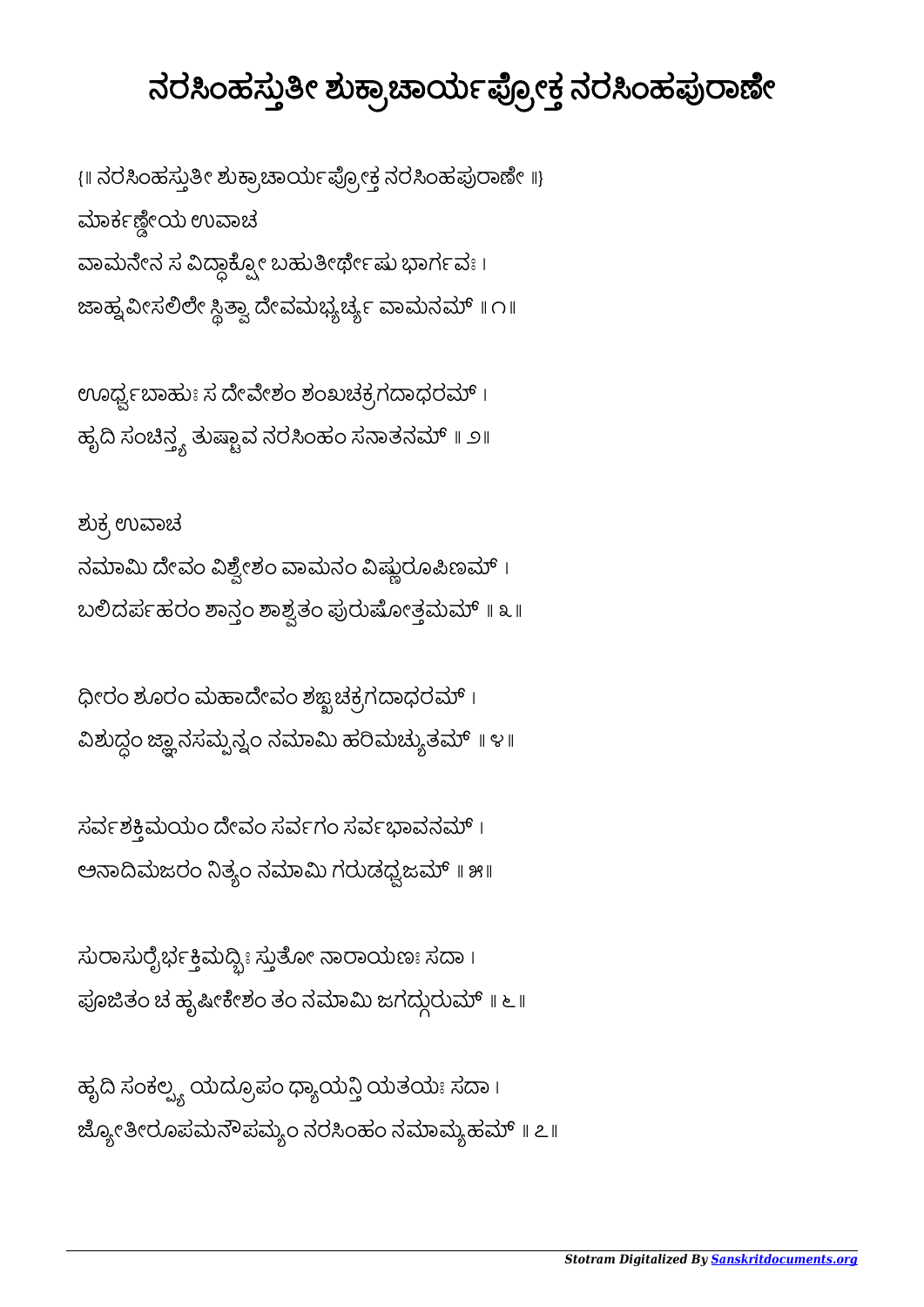ನ ಜಾನನ್ಗಿ ಪರಂ ರೂಪಂ ಬ್ರಹ್ಮಾದ್ಯಾ ದೇವತಾಗಣಾಃ । ಯಸ್ಯಾವತಾರರೂಪಾಣಿ ಸಮರ್ಚನ್ತಿ ನಮಾಮಿ ತಮ್ ॥ ೮॥

ಏತತ್ಸಮಸ್ತಂ ಯೇನಾದೌ ಸೃಷ್ಟಂ ದುಷ್ಟವಧಾತ್ಪುನಃ । ತ್ರಾತಂ ಯತ್ರ ಜಗಲ್ಲೀನಂ ತಂ ನಮಾಮಿ ಜನಾರ್ದನಮ್ ॥ ೯॥

ಭಕ್ತ್ವಿರಭ್ಯರ್ಚಿತೋ ಯಸ್ತು ನಿತ್ಯಂ ಭಕ್ತಪ್ರಿಯೋ ಹಿ ಯಃ । ತಂ ದೇವಮಮಲಂ ದಿವ್ಯಂ ಪ್ರಣಮಾಮಿ ಜಗತ್ಸತಿಮ್ ॥ ೧೦॥

ದುರ್ಲಭಂ ಚಾಪಿ ಭಕ್ತಾನಾಂ ಯಃ ಪ್ರಯಚ್ಛತಿ ತೋಷಿತಃ । ತಂ ಸರ್ವಸಾಕ್ಸಿಣಂ ವಿಷ್ಣುಂ ಪ್ರಣಮಾಮಿ ಸನಾತನಮ್ ॥ ೧೧॥

ನರಸಿಂಹಪುರಾಣೇ ಅಧ್ಯಾಯ ೫೫ ಶ್ಲೋಕ ೨-೧೨, ಅಧ್ಯಾಯ ಶ್ಲೋಕ ಸಂಖ್ಯಾ ೨೦ ಶ್ರೀನರಸಿಂಹಪುರಾಣೇ ಶುಕ್ರವರಪ್ರದಾನೋ ನಾಮ ಪಞ್ಚಪಞ್ಚಾಶೋಽಧ್ಯಾಯಃ ॥ ೫೫॥

From Narasimhapurana adhyAya 55 verses 2-12

Proofread by Singanallur Ganesan singanallur at gmail.com

Please send corrections to sanskrit@cheerful.com

Last updated  $\overline{3}^6$ odav

http://sanskritdocuments.org

Narasimha Stuti ( By Shukracharya ) Lyrics in Kannada PDF % File name : narasiMhastutishukrAchAryaproktaNP.itx % Location : doc\ vishhnu % Language : Sanskrit % Subject : philosophy/hinduism/religion % Proofread by : Singanallur Ganesan singanallur at gmail.com